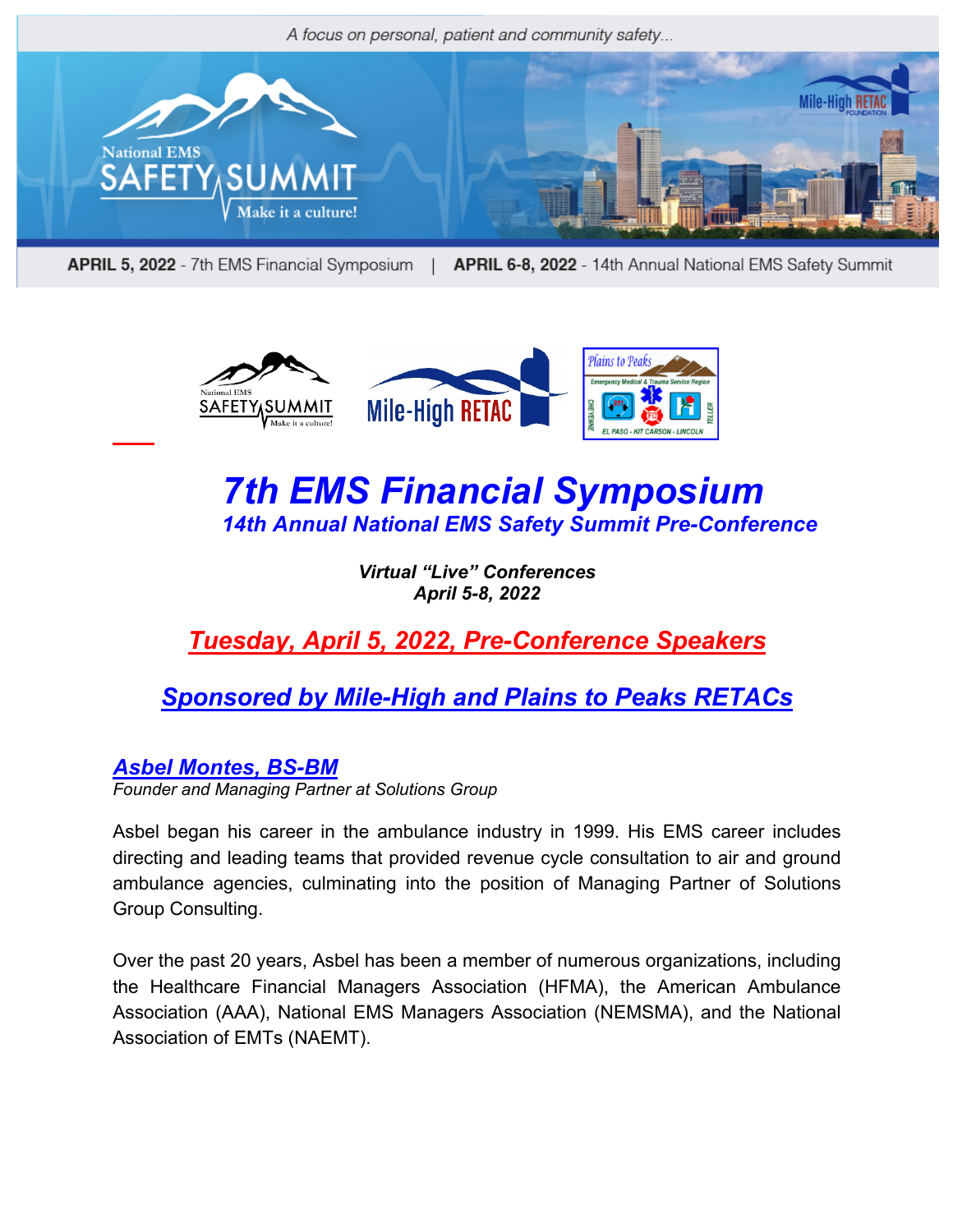Asbel currently serves on the Board of Directors for the American Ambulance Association (AAA) and numerous committees and board positions. More notably, he chairs the AAA Payment Reform Committee as the industry navigates the current healthcare changes and the correlation to the air and ground ambulance industry. He has also testified as an expert witness before federal and state health committees regarding ambulance reimbursement and veteran health initiatives related to emergency medicine. In 2016, Asbel was appointed to the Ambulance Transport Alternatives Task Force for the State of Louisiana by Governor John Bel Edwards. In 2020, Asbel was named to the Air Ambulance and Patient Billing Advisory Committee by the Secretary for the United States Department of Transportation.

Asbel is a respected thought leader on reimbursement initiatives within the industry and is a requested speaker at many healthcare conferences. Asbel is a contributing author in several EMS magazines and co-authoring the book, Management of Ambulance Services, as published by Prentice Hall in 2014.

#### *Scott Moore, Esq.*

*Moore EMS Consulting, LLC, Owner*

Scott A. Moore, Esq. has been in the emergency medical services field for over 31 years. Scott has held various executive positions at several ambulance services in Massachusetts. Scott is a licensed attorney, specializing in Human Resources, employment and labor law, employee benefits, ambulance service reimbursement, and corporate compliance matters. Scott is the Human Resources & Operational Consultant to the American Ambulance Association (AAA) and frequently lectures at EMS conferences. In addition, Scott created Newton 360, a performance feedback and operational efficiency mobile platform designed specifically for EMS agencies.

Scott is a licensed attorney and is admitted to practice in the Commonwealth of Massachusetts, the State of Illinois, and the United States District Court for the District of Massachusetts. In addition, Scott holds certifications as a Professional in Human Resources (PHR), Society for Human Resources Certified Professional (SHRM-CP), and Certified Ambulance Compliance Officer (CACO). Scott has been a Site Reviewer for the Commission on the Accreditation of Ambulance Services (CAAS) for many years and currently serves on the CAAS Panel of Commissioners. In addition, Scott is currently serving on the Board of Directors for The Savvik Foundation and The Code Green Campaign.

Scott earned his bachelor's degree in Psychology from Salem State College and his Juris Doctor from Suffolk University Law School. Scott maintains his EMT and is still affiliated with the Fire Department in his hometown. Scott is a member of the National Association of Emergency Medical Technicians, the National EMS Management Association, the International Association of EMS Chiefs, the American Bar Association,